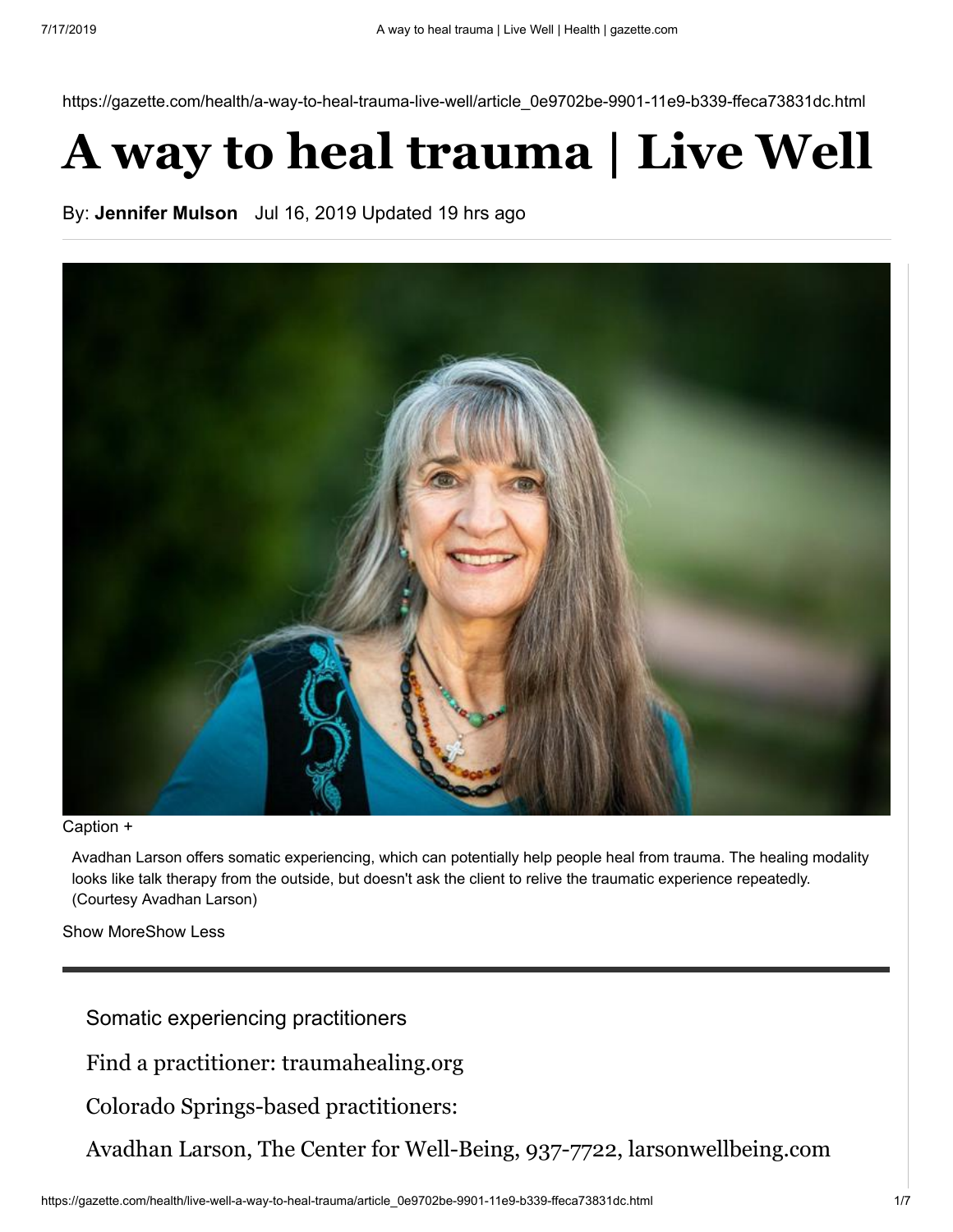Susanne A. Hays, Pegasus: Healing Trauma, Black Forest, 439-5162, pegasushealingtrauma.com

Picture it: You're late to an evening event and decide to take a shortcut down an alley. Nobody's around. A mugger steps out of the darkness and demands you hand over your purse or wallet. Without a second thought, you turn around and hightail it out of there.

Or did it go like this? Instead of running away, you froze. You couldn't move a muscle, and the mugger stripped you of your belongings and took off.

Or maybe it went more like this? When the mugger demanded your money, you decided to attack and pummel him to a pulp.

Fight, flight or freeze. These are the unconscious responses of our autonomic nervous system, the part that operates the internal organs without any conscious thought or effort, when threatened. The bad news? You don't get to decide which one your brain will choose when a threat appears, which will arrive at some point in life and can wear many faces: car accident, natural disaster, childhood abuse, shooting at the workplace, rape.

"All of those automatic responses are designed to be time-limited," said Avadhan Larson, a certified somatic experiencing practitioner and craniosacral therapy provider. "For example, a mugger approaches, and our autonomic nervous system goes into high gear and chooses run. Once we run and it's over and we're safe, it's designed to come back down into nervous system balance."

#### **[Rethinking weeds and their beneficial qualities | Live Well](https://gazette.com/life/rethinking-weeds-and-their-beneficial-qualities-live-well/article_8142b6c2-91e6-11e9-9f6b-17582c5b6290.html)**

Trauma can be defined as any unresolved autonomic nervous system response. It's about the nervous system's response to an event, not necessarily the event itself. Events can affect each of us very differently. One person might have a bad car accident and not experience any trauma, while another might have a fender bender and still experience trauma symptoms years later.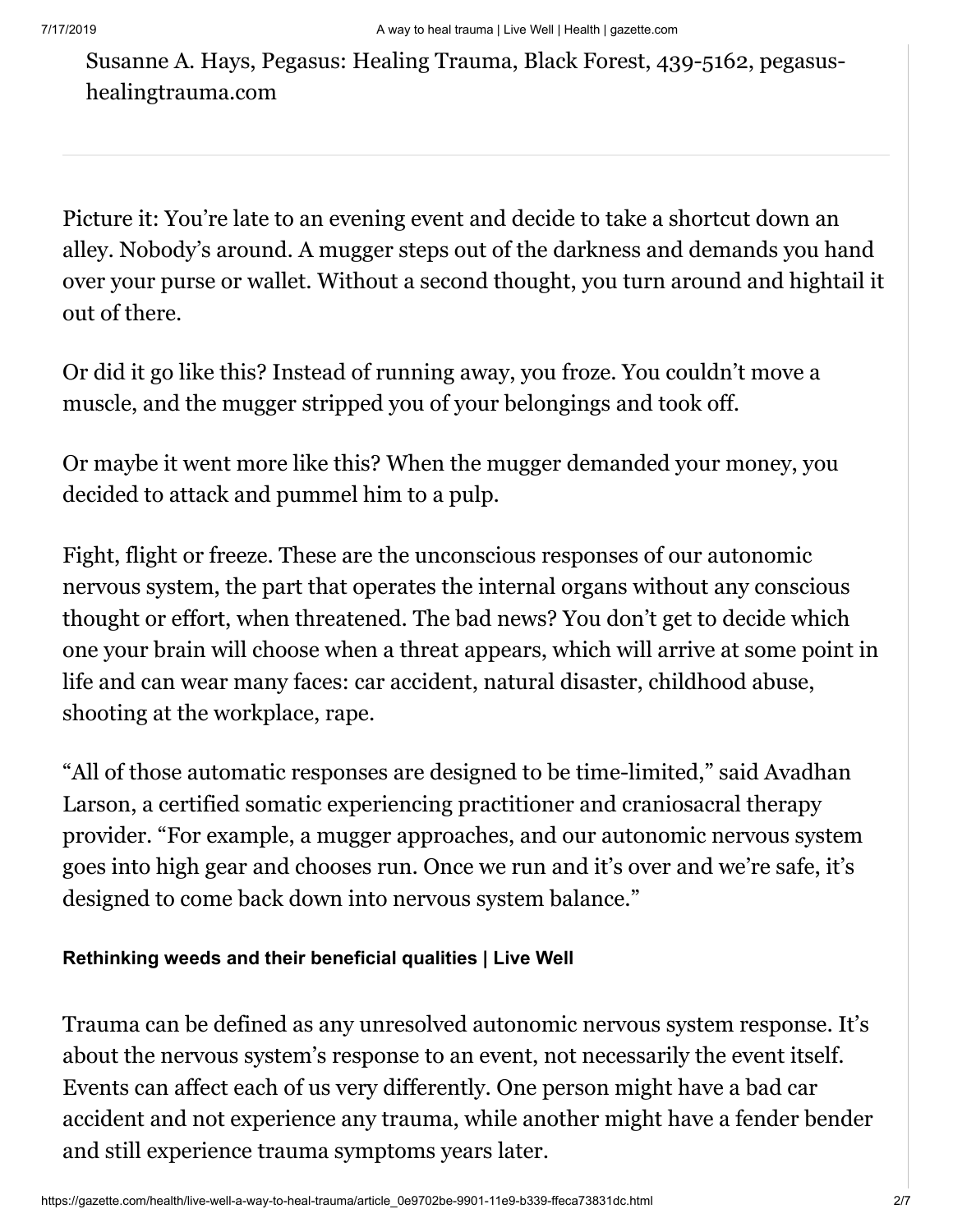"What can make people susceptible to trauma is a previous history of trauma that has been unresolved," said Larson. "It's not the only thing, but one of the main things we see over and over. Traumas tend to stack on one another. And just like any other compensation pattern, we can compensate until we can't."

When the trauma response doesn't get completed, such as in one's inability to escape or fight back during childhood abuse, there is no return to autonomic nervous system balance. That creates a perfect storm for symptoms of trauma to emerge, such as pain, anxiety, disturbances of appetite, sleep and sexuality, and easy reactivity to sights, sounds, smells, tastes and whatever reminds us of the trauma. Post-traumatic stress disorder is characterized by a strong set of trauma symptoms that become life-altering.

Peter Levine, a clinical psychologist and author of the 1997 book "Waking the Tiger: Healing Trauma," discovered the missing piece to trauma was the completion, or lack thereof, of the survival response. Many people stay stuck in automatic survival responses and can stay stuck for years. Levine discovered a way to help them gently complete the trauma response, and he dubbed it somatic experiencing. It helps complete the survival response, even if the trauma happened years ago, which returns the autonomic nervous system to balance and clears the symptoms.

"It's a very gentle form of renegotiating trauma and resolving trauma in the body," said Larson, who's been practicing the healing modality for 19 years. She first discovered somatic experiencing as a way to heal from early childhood sexual abuse and an alcoholic father who was verbally and emotionally abusive. "It's based on the idea that our bodies know perfectly well how to heal from trauma if given the right support."

### **[Live Well: Get out of here, summer sun](https://gazette.com/life/live-well-get-out-of-here-summer-sun/article_6113124e-7728-11e9-a07c-0f7c4a5a4618.html)**

Sue Bell was in an accident this year after taking a left turn but later couldn't remember taking that turn. It was a sign to her that something was off.

"It was telling me my arousal level was super high if I don't remember that," said Bell, a former licensed counselor who also completed the three-year somatic experiencing training more than 15 years ago. "I thought, 'I need to do work around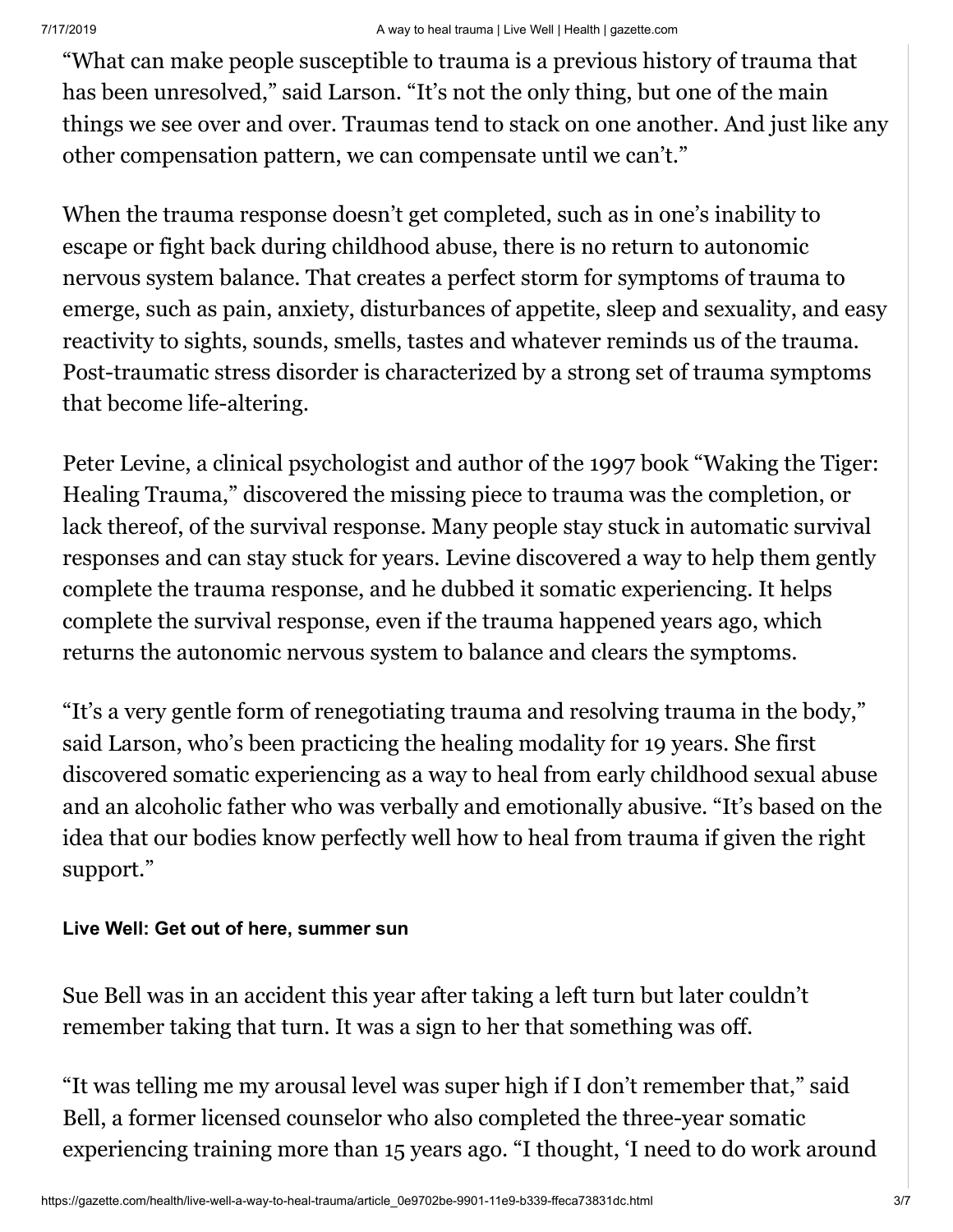this.' It was clearly stressful for me."

She knew from her training that people who walk away from car accidents believing they're fine tend to have the most trauma. Bell also didn't want to enter a cycle of arousal every time she approached the same intersection and made the same turn, which is near her home.

"If there was an accident or event, people like to shut it off and say they're fine," said Bell, "but it would be helpful to go in and do some work. Go in and release it, rather than create a tension pattern in the body or an avoidant response, like avoiding the situation or you get triggered every time you take that left turn, and you can't breathe."

#### **[You'll either love or loathe me at end of yoga class | Live Well](https://gazette.com/life/you-ll-either-love-or-loathe-me-at-end-of/article_e3bdcfe8-8c6f-11e9-a624-1f1834db1869.html)**

So what does a session look like? To an outside observer, it would look a lot like talk therapy, Larson said, with the practitioner and patient sitting and quietly talking. But it's not. Talk therapy can only help resolve trauma to a point, and it might even worsen it, as talking about and reliving the trauma can reinforce its neural pathways in the brain, making the memory stronger.

In a session, the practitioner and patient sit and talk about the trauma long enough for the patient to start feeling an increase in tension, anxiety or whatever their symptoms might be. They then stop talking and go to that sensation and track it, with Larson asking questions about how it feels and what it's like to be with the sensation. The practitioner and patient track it together, because relationship with another person is often a huge missing chunk of the trauma.

"As humans, we are wired to be in connection with other people, and trauma usually breaks that connection," she said. "That felt sense of connection. Relationships might still be there, but the traumatized person loses connection with that relationship. We feel alone, isolated."

When Larson notices sensations becoming overwhelming, she shifts the session to something more stabilizing or pleasurable, a positive memory or sensation. That allows for the difficult sensation to settle before returning to it.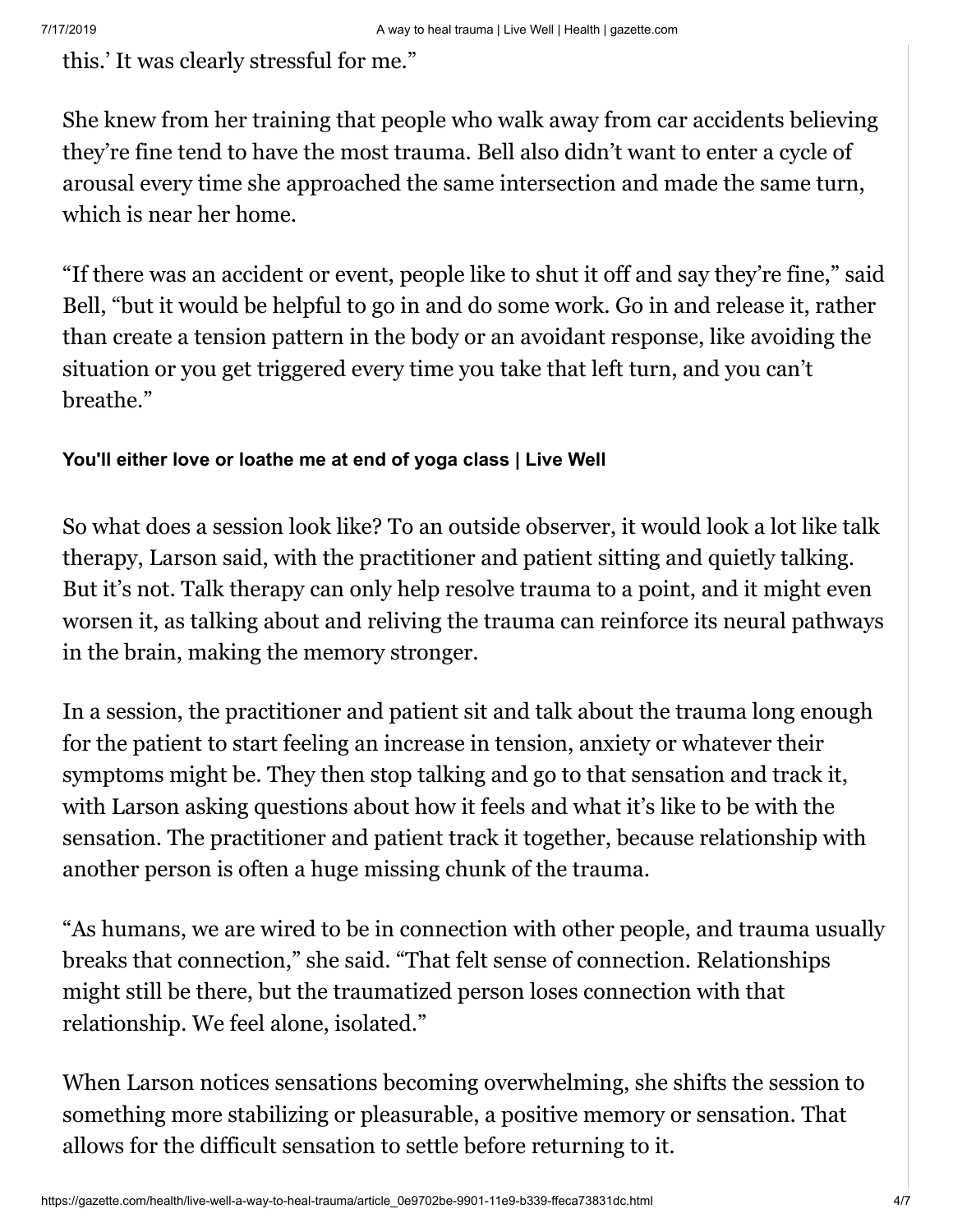"We'll come back to the sensation and work with another piece of it," said Larson. "It's not a cognitive process. Within two or three sessions, slowly and gently and without a lot of activation on your part, it's generally a pleasurable experience; your autonomic nervous system is able to come back to balance. That's what it does if given the chance. This therapy is based on your body knowing how to heal if given the resources and the chance."

Larson, a longtime certified craniosacral therapist, will incorporate craniosacral work into a session if she and her client determine it might be useful.

Craniosacral therapy involves gentle holding of the skull and sacrum with subtle manipulations, which practitioners believe affect the cerebrospinal fluid that surrounds and cushions the brain and spinal cord.

But in their own study and summaries of previous research, two medical researchers found "the proposed mechanism for cranial osteopathy is invalid and that interexaminer (and, therefore, diagnostic) reliability is approximately zero."

"Since no properly randomized, blinded, and placebo-controlled outcome studies have been published, we conclude that cranial osteopathy should be removed from curricula of colleges of osteopathic medicine and from osteopathic licensing examinations," wrote the University of New England's Steve E. Hartman, Ph.D., in the Department of Anatomy, and James M. Norton, Ph.D., in the Department of Physiology, College of Osteopathic Medicine.

Their findings were published in The Scientific Review of Alternative Medicine in the winter of 2002.

And in 2016, in an article for the National Institutes for Health, four scientific researchers wrote: "Our results demonstrate, consistently with those of previous reviews, that methodologically strong evidence on the reliability of diagnostic procedures and the efficacy of techniques and therapeutic strategies in cranial osteopathy is almost non-existent. ... the diagnostic procedures used in cranial osteopathy are unreliable in many ways."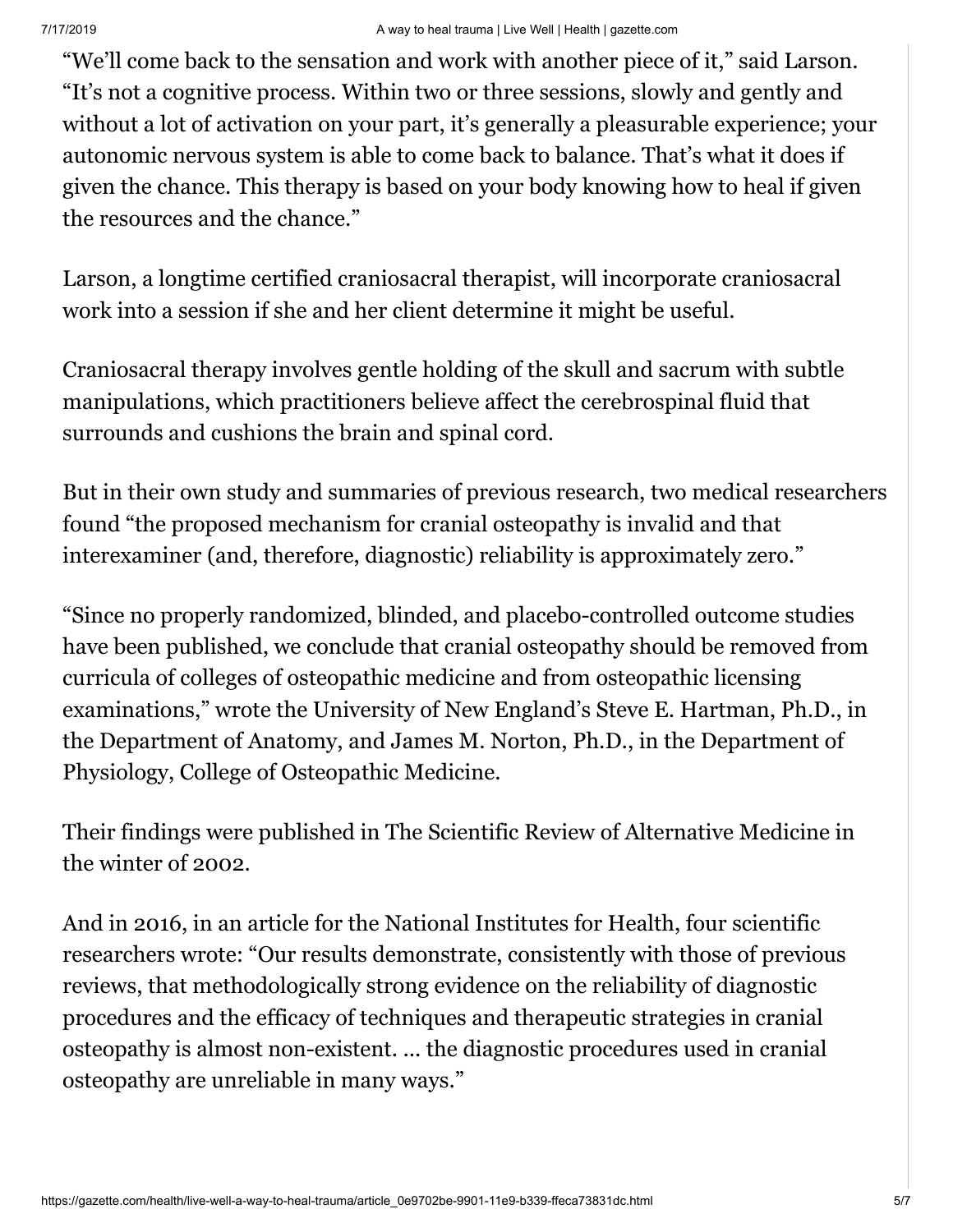But Bell said three or four sessions of both therapies — somatic and craniosacral did the trick. After entering a session feeling tense and with heightened arousal from the car accident, she felt as if she could fall asleep toward the end. There's no definitive answer to how many sessions a person will need to work through the trauma and any past traumas the work might bring up.

"People respond to a variety of things, and here's one more tool for people who are suffering from trauma and don't recognize it as a trauma and they don't have to be (suffering)," said Bell. "It can domino into depression and into all sorts of things. You can often trace it back in time to some sort of trauma, whether from childhood or some event or a variety of things. I like it very much as a body of work. I feel it's highly attuned."

Sometimes the practitioner doesn't even listen to the patient's whole story, especially if it's someone with PTSD, who will get severely activated by telling the whole story. Instead, the duo will work with little pieces of the story. That would seem to take longer, but it actually takes less time.

"It's the most direct pathway to resolution," said Larson. "Rarely is somatic experiencing long-term therapy. It's designed to be short-term therapy. It will vary from person to person. If there's a huge series of traumas, it could be 20 to 30 sessions. If it's one car accident, it could be five sessions. We're always going for completion and resolution.

Contact the writer: 636-0270

Contact the writer: 636-0270

[Jennifer Mulson](https://gazette.com/users/profile/Jen%20Mulson) A&E and features reporter

## **Around the Web**  $\overline{A}$